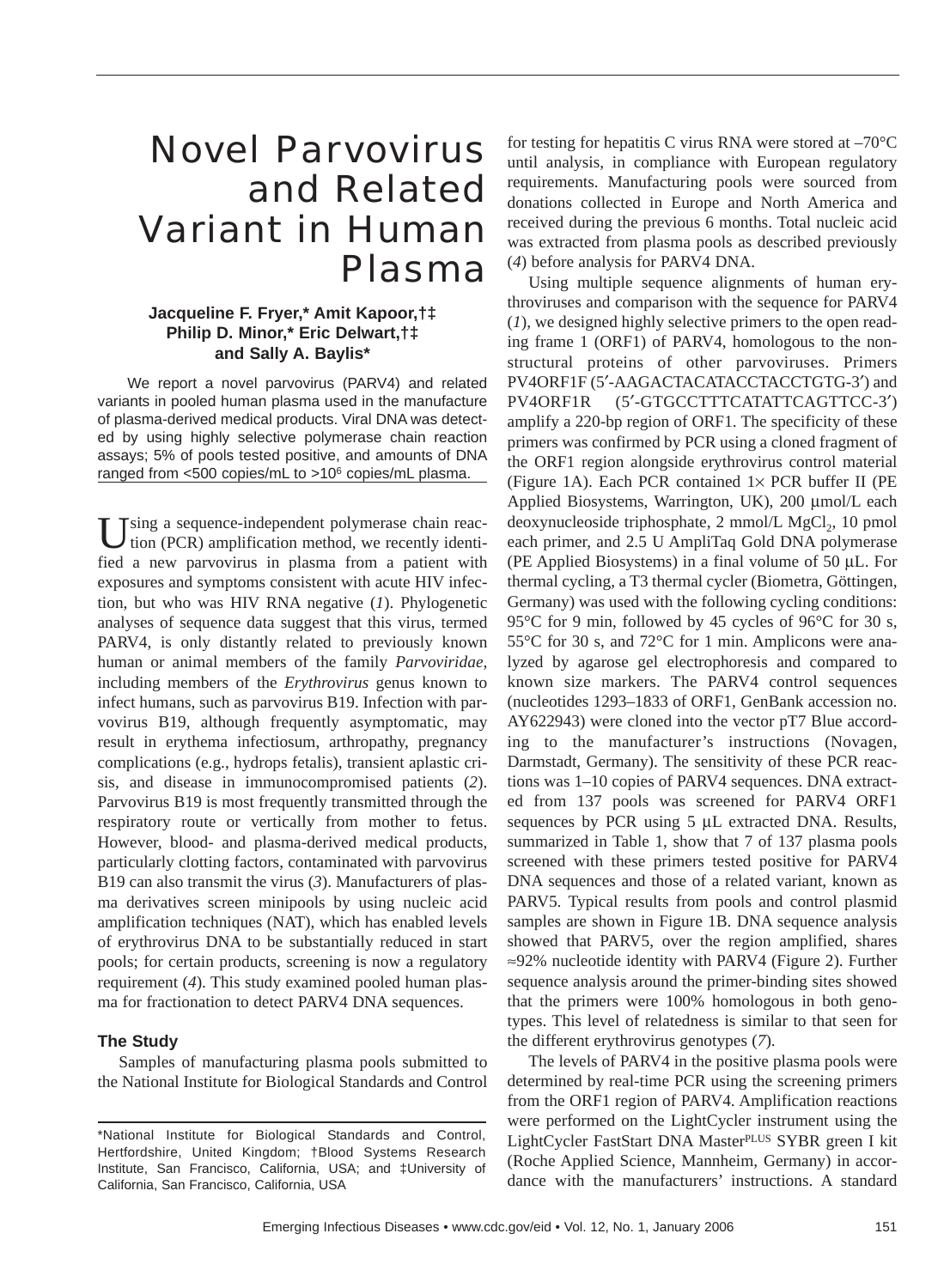## **DISPATCHES**



Figure 1. A) Specificity of primers for PARV4. Samples in lanes 1–5 were amplified by using primers directed to open reading frame 1 (ORF1) of PARV4. Template DNA in lane 1 was a plasmid subclone of the PARV4 ORF1 region. In lane 2, the template DNA was derived from parvovirus B19 International Standard (99/800, National Institute for Biological Standards and Control, South Mimms, UK) as representative of genotype 1 erythrovirus sequences; in lane 3, the template DNA was derived from a genotype 2 erythrovirus plasmid clone (A6; obtained from K. Brown, National Heart, Lung and Blood Institute, Bethesda, MD, USA); in lane 4, the template DNA was derived from a genotype 3 erythrovirus plasmid clone (D91.1; obtained from A. Garbarg-Chenon, Hôpital Trousseau, Paris, France). Template DNA in the erythrovirus samples (lanes 2–4) was adjusted to give ≈105.5 copies of each genotype per reaction. Lane 5, no template control. Polymerase chain reaction (PCR) products were analyzed on a 2.5% agarose gel alongside PCR Markers (M) (Promega, Madison, WI, USA). B) Screening manufacturing plasma samples for PARV4. Samples in lanes 1–6 were amplified by using primers directed to the ORF1 region of PARV4. Template DNA in lanes 1 and 2 consisted of  $1 \times 10^2$  and  $1 \times 10^3$  copies of the ORF1 subclone of PARV4. In lane 3, the template DNA was derived from a plasma pool containing  $3.9 \times 10^6$  PARV4 genome copies/mL plasma; in lane 4, the template DNA was derived from a plasma pool containing <500 PARV4 genome copies/mL plasma; in lane 5, the template DNA was derived from a plasma pool that tested negative for PARV4 sequences. Lane 6, no template control. PCR products were analyzed on a 2.5% agarose gel alongside PCR Markers (M) (Promega).

curve was generated from the cloned plasmid DNA containing the ORF1 fragment of PARV4. Levels of PARV4 DNA were as high as  $3.9 \times 10^6$  copies/mL plasma, although several pools contained <500 copies/mL plasma (Table 2).

Plasma pools found positive for PARV4 sequences were tested for the levels of erythrovirus DNA as described previously (*4*). Only 2 of the PARV4-positive pools contained any human erythrovirus DNA, and these were at low levels (Table 2). Of the plasma pools found to be positive for PARV4 sequences, blood products from only 2 were available for further analysis. Both products were immunoglobulin preparations, and in neither case could PARV4 sequences be detected.

Table 1. Analysis of plasma pools for PARV4 and PARV5

| Manufacturer | No. positive/no. analyzed |
|--------------|---------------------------|
| Α            | 5/12                      |
| B            | 0/7                       |
| C            | 0/9                       |
| D            | 2/6                       |
| E            | 0/14                      |
| F            | 0/21                      |
| G            | 0/50                      |
| Н            | 0/16                      |
|              | 0/2                       |

## **Conclusions**

This report is the first to describe novel parvovirus sequences in pooled human plasma for fractionation. PARV4 was originally identified in a patient with acute viral infection syndrome coinfected with hepatitis B virus (*1*). As yet, nothing is known about the prevalence of PARV4, its possible role in human disease, or whether PARV4 was transmitted to the original patient from an unidentified animal host.

Although PARV4 shares limited homology with human erythroviruses, the latter are frequent contaminants of plasma, pooled and used for fractionation (*3*). Levels of PARV4 DNA ranged from <500 copies/mL to >106 copies/mL



Figure 2. Phylogenetic analysis of a 178-bp sequence of ORF1 of PARV4 and PARV5 (GenBank accession no. DQ112361) with other members of the *Parvoviridae* subfamily. The alignment includes the members of the *Erythrovirus* genus (parvovirus B19 [*5*]) and related viruses such as V9 (*6*), D91.1 (*7*), and A6 (*8*), as well as the closely related viruses infecting the cynomolgus macaque (LTMPV) (*9*) and rhesus (RMPV) and pig-tailed macaques (PTMPV) (*10*). Two other viruses tentatively assigned to the group include a parvovirus isolated from chipmunks (*11*); BPV3, a novel bovine parvovirus (BPV3) (*12*); and porcine parvovirus 2 (PPV2) (*13*). Analysis was performed by using the program ClustalW (*14*).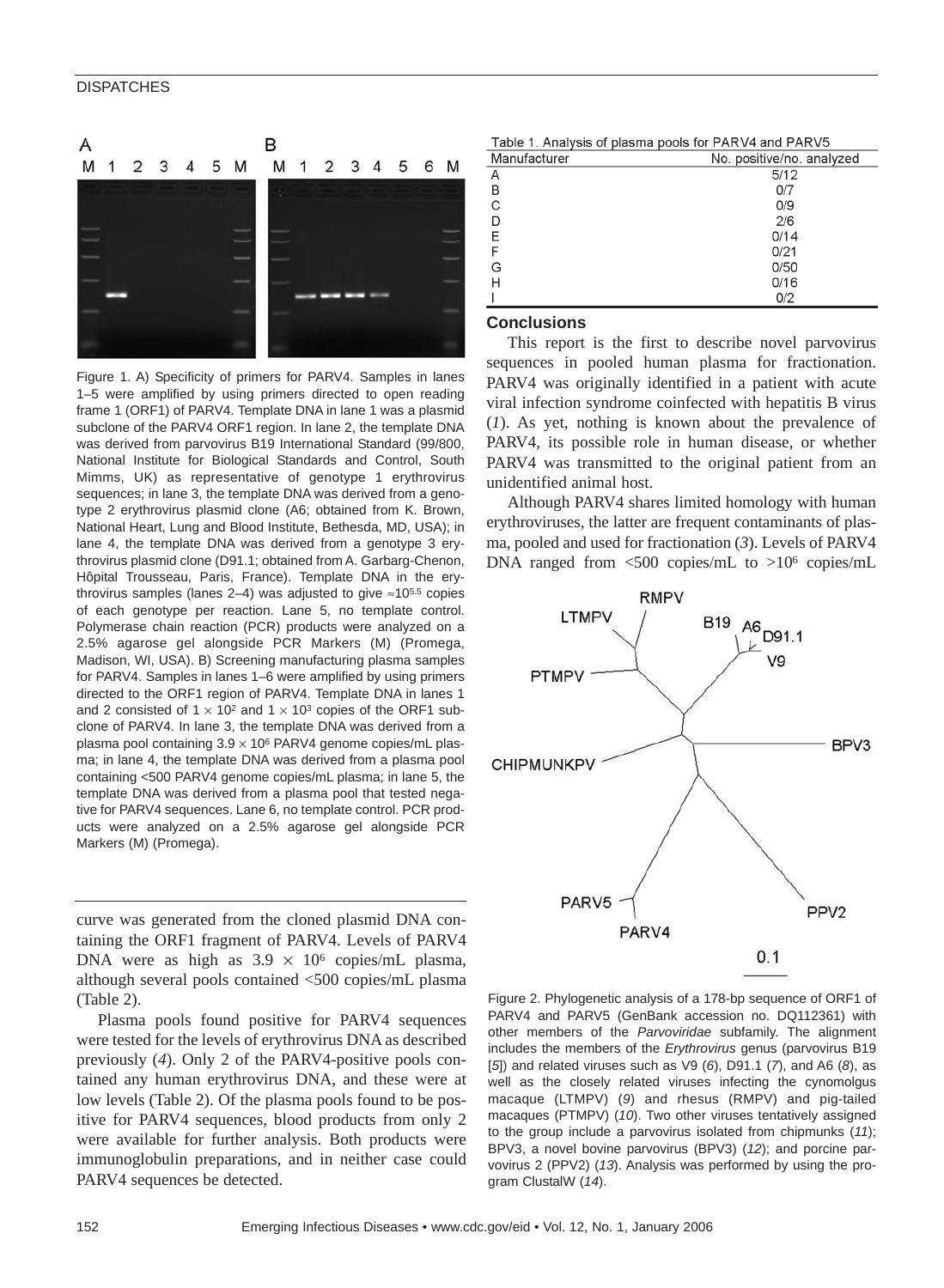| Positive pool                                                       | Manufacturer | PARV4 viral load (genome copies/mL plasma) | Human erythrovirus viral load (IU/mL plasma) |
|---------------------------------------------------------------------|--------------|--------------------------------------------|----------------------------------------------|
|                                                                     | A            | $5 \times 10^5$                            | Negative                                     |
| $\overline{2}$                                                      |              | < 500                                      | Negative                                     |
| 3                                                                   | Α            | $3.9 \times 10^{6*}$                       | 140                                          |
| $\overline{4}$                                                      |              | $< 500*$                                   | 340                                          |
| 5                                                                   |              | $2.1 \times 10^{4*}$                       | Negative                                     |
| 6                                                                   |              | $< 500*$                                   | Negative                                     |
|                                                                     |              | Not determined                             | Not determined                               |
| *Sequences contaminating plasma pool represent PARV5 and not PARV4. |              |                                            |                                              |

Table 2. Viral loads in plasma pools that tested positive for PARV4 or PARV5 sequences

plasma. If a single donation with a high PARV4 count was responsible for the contamination of such a pool, the levels of virus DNA in the original donation would have been in the order of 10<sup>9</sup> or 10<sup>10</sup> copies/mL plasma, given the volume of the start pool. Because erythroviruses are small, nonenveloped, and relatively resistant to virus inactivation procedures, manufacturers of plasma-derived products have used NAT to exclude high-titer donations from manufacturing start pools. Before such measures were introduced, more than half of production start pools contained erythrovirus DNA, some with titers of 10<sup>9</sup> copies/mL plasma (*4*; S. Baylis, unpub. data). The prevalence of PARV4 and PARV5 and the titers observed in the pools examined in this study are much lower than the usual prevalence and titers observed with erythroviruses. Because of PARV4's insufficient homology with human erythroviruses, current methods of NAT are unlikely to identify donations positive for PARV4.

The availability of highly specific reagents for PARV4 and PARV5 will assist in further studies to elucidate their possible role in human disease. The detection of PARV4 and PARV5 in plasma may have been caused by an epidemic at the time of plasma donation. In a recent study that screened for enteroviruses in human plasma, seasonal changes were observed in the frequency and level of viremia (*15*). Studies to examine the epidemiology of PARV4 and PARV5 infection will help address issues such as these.

In summary, PARV4, a novel parvovirus, and PARV5, a related variant, have been identified in plasma used in the manufacture of blood products. Plasma is obtained from healthy persons, who at the time of donation are asymptomatic, despite being viremic for PARV4 or PARV5. Highly specific and sensitive assays to detect PARV4 will facilitate further analysis of the role of this novel virus in human disease and the implications of virus transmission by contaminated blood and blood products.

#### **Note**

After this article was submitted for publication, human bocavirus, a novel parvovirus, was identified in respiratory tract samples (16). PARV4 and PARV5 are distinct from human bocavirus. For example, comparison of PARV4 (AY622943) with human bocavirus strains ST and ST2 (DQ000495 and DQ000496) shows nucleotide identity of 41% and 40%, respectively.

#### **Acknowledgment**

We thank Nita Shah for technical assistance.

Dr Fryer is a scientist at the National Institute for Biological Standards and Control. Her work focuses on the quality of blood and blood products with respect to transfusion-transmitted infections.

### **References**

- 1. Jones MS, Kapoor A, Lukashov VV, Simmonds P, Hecht F, Delwart E. New DNA viruses identified in patients with acute viral infection syndrome. J Virol. 2005;79:8230–6.
- 2. Heegaard ED, Brown KE. Human parvovirus B19. Clin Microbiol Rev. 2002;15:485–505.
- 3. Laub R, Strengers P. Parvoviruses and blood products. Pathol Biol. 2002;50:339–48.
- 4. Baylis SA, Shah N, Minor PD. Evaluation of different assays for the detection of parvovirus B19 DNA in human plasma. J Virol Methods. 2004;121:7–16.
- 5. Shade RO, Blundell MC, Cotmore SF, Tattersall P, Astell CR. Nucleotide sequence and genome organization of human parvovirus B19 isolated from the serum of a child during aplastic crisis. J Virol. 1986;58:921–36.
- 6. Nguyen QT, Sifer C, Schneider V, Allaume X, Servant A, Bernaudin F, et al. Novel human erythrovirus associated with transient aplastic anemia. J Clin Microbiol. 1999;37:2483–7.
- 7. Servant A, Laperche S, Lallemand F, Marinho V, De Saint Maur G, Meritet JF, et al. Genetic diversity within human erythroviruses: identification of three genotypes. J Virol. 2002;76:9124–34.
- 8. Nguyen QT, Wong S, Heegaard ED, Brown KE. Identification and characterization of a second novel human erythrovirus variant, A6. Virology. 2002;301:374–80.
- 9. Brown KE, Green SW, O'Sullivan MG, Young NS. Cloning and sequencing of the simian parvovirus genome. Virology. 1995;210:314–22.
- 10. Green SW, Malkovska I, O'Sullivan MG, Brown KE. Rhesus and pigtailed macaque parvoviruses: identification of two new members of the erythrovirus genus in monkeys. Virology. 2000;269:105–12.
- 11. Yoo BC, Lee DH, Park SM, Park JW, Kim CY, Lee HS, et al. A novel parvovirus isolated from Manchurian chipmunks. Virology. 1999;253:250–8.
- 12. Allander T, Emerson SU, Engle RE, Purcell RH, Bukh J. A virus discovery method incorporating DNase treatment and its application to the identification of two bovine parvovirus species. Proc Natl Acad Sci U S A. 2001;98:11609–14.